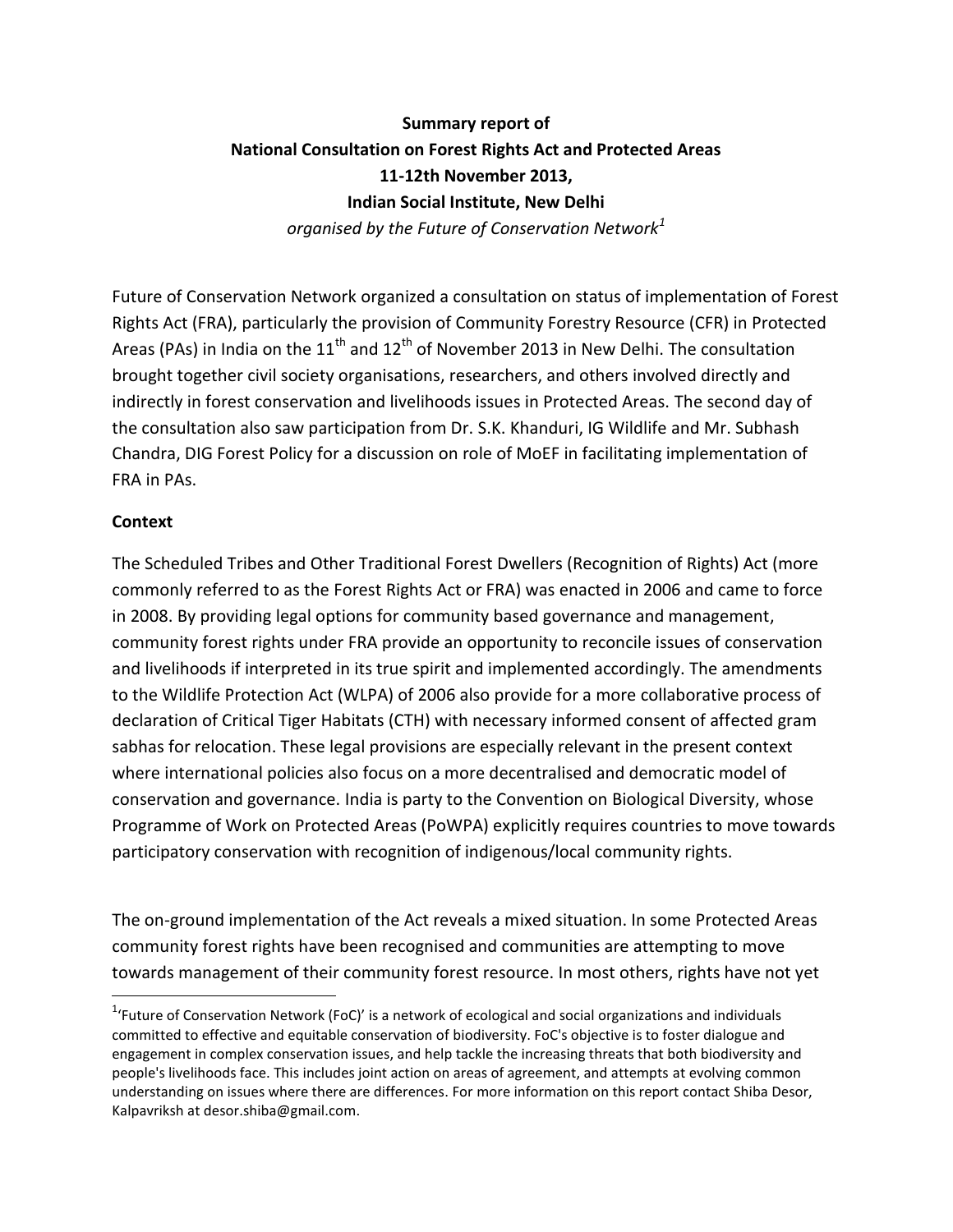been recognised with some continued misinterpretations regarding applicability of FRA in Protected Areas. At the same time, relocation is taking place without prior recognition of rights from many Protected Areas. There are issues of concern regarding the finalised CTH relocation protocol while the guidelines on Critical Wildlife Habitat (CWH) have not yet been finalised. Meanwhile, there is a new WLPA amendment being presently discussed in the Rajya Sabha which requires consultation with gram sabhas before notification of National Parks and Sanctuaries but contains no explicit mention of FRA. There are also several other ambiguities at the interface of different laws related to forest governance.

In such a scenario, the objective of the consultation was to enhance overall understanding of PAs and their governance in the light of Forest Rights Act.

#### **Issues discussed:**

 $\overline{\phantom{a}}$ 

### *CFR implementation in PAs*

There is no clear official data on implementation of FRA in PAs. Implementation of FRA continues to be tardy and non-existent in PAs in most states, as was clear from various updates. Some participants mentioned that the 2000 ruling of the Supreme Court continues to be used as an excuse for not implementing FRA in PAs. It was clarified however that in a series of regional consultations MoTA has clarified that the 2000 ruling of the Supreme Court can not hinder recognition of rights through FRA. CFR titles have been granted only in a few Protected Areas since last year. Claims that have been filed (in many cases since 2009) remain stuck at various levels of the committees. The implementation is particularly low in CTHs with the administration often giving the explanation that no rights can continue in such areas<sup>3</sup>.

There have been a few developments in recognition of rights since last year. In Gujarat, CFR rights have been recognized only in Shoolpaneshwar Sanctuary. 70 villages had filed claims and 33 have received titles over 17000ha of land; In Kachch, implementation of FRA has finally begun in February 2013 and SDLCs have been formed after much public pressure<sup>4</sup>. In Maharashtra, 12-15 CFRs have been recognized in the Buffer Zone of Melghat Tiger Reserve and 6-7 claims have been filed within Critical Tiger Habitat (CTH). In Kanha Tiger Reserve in Madhya Pradesh, 16 CFR claims have been recognized in the core while 131 CFRs have been recognized in the buffer area. For Kanha Tiger Reserve, there is a lack of clarity on the process followed to file the claims and the exact nature of the rights received. In Odisha, 3 and 42 CFRs claims have been approved in Badrama and Kotgarh Wildlife Sanctuary respectively but not yet distributed. For Vazhachal Forest division in Kerala, a part of which has been declared as a Tiger

 $3$  CFR claim from Madizdap village in Melghat CTH was rejected on the grounds that such claims cannot be granted in CTH

 $^4$  However, people have been informed that the lists have been sent to Gandhi Nagar to be verified, only then would they be considered officially constituted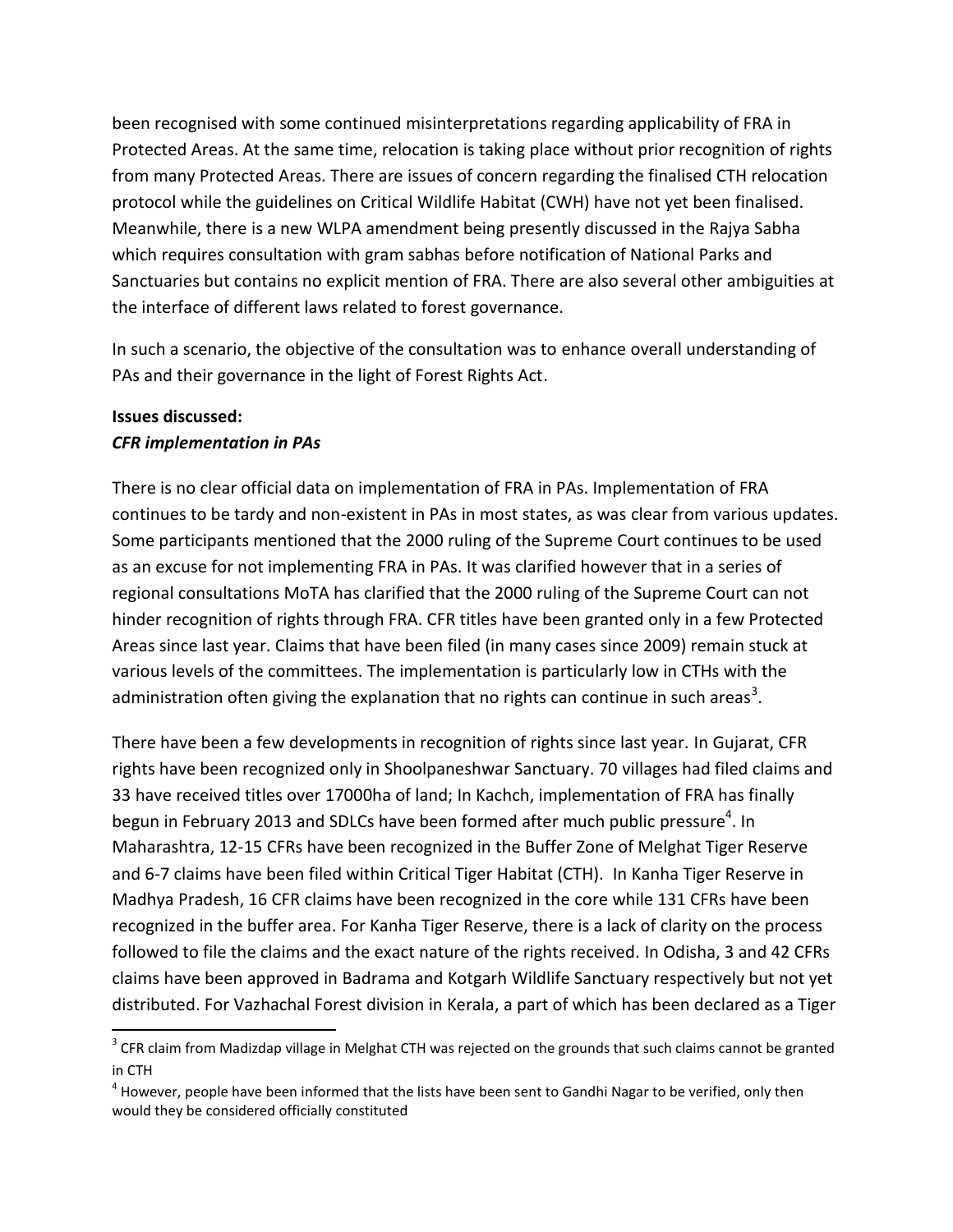Reserve, nine settlements have asked for a CFR claims over one common demarcated area of 380 sq kms. The claims have been approved by DLC but the titles are yet to be given.

Some progress has also been made in post recognition processes, although such efforts were found to be sporadic and localized. There are village and cluster level plans to move towards community based governance in Biligiri Rangaswami Temple sanctuary in Karnataka and a few villages in Shoolpaneshwar wildlife sanctuary. Initial discussions on formulating plans for managing the area has also been initiated in the 9 villages of Vazhachal Forest division of Kerala. CFR management processes also seem to have also begun in one or two PAs where CFR claims have been filed but rights have not been granted yet. Such efforts of planning by the local villagers towards forest conservation, watershed development and village development, and implementing the plans with the help of convergence of various government schemes was reported from 17 villages in and around Yaval wildlife sanctuary in Maharashtra and a cluster of 5 villages on the boundary of buffer zone of Melghat Tiger Reserve.

## *Critical Tiger Habitats and Critical Wildlife Habitats*

Related to Critical Tiger Habitats, it was observed last year that the focus of the management plans of PAs continues to be on relocation rather than exploring co-existence. It was also pointed out that the notification of many CTHs and buffers had been done without legally mandated procedures under FRA and WLPA 2006. The groups had demanded a protocol on coexistence keeping in mind that CFRs will be claimed in all PAs. This however has not been done even now. It has also not been officially clarified by MoEF yet, as has been repeatedly requested by FoC, that "inviolate" as mentioned in the Act cannot be seen as "human free" but rather as "minimal impact".

Where relocation from Tiger Reserves is taking place, the required procedure of rights recognition (where claims are filed by FRC and titles received through DLC) as prescribed under FRA is not taking place. There is instead a certificate issued to the village by the collector stating that rights under FRA have been 'settled'. The meaning of this settlement is unclear since settlement is defined only in Indian Forest Act and not FRA. Guidelines for Critical Wildlife Habitat have still not been finalized while in protected areas such as Yawal and Shoolpaneshwar a few processes towards notifying these have begun at the official level, without involvement of the Gram Sabhas in the planning processes.

#### *Conservation, governance and management in PAs:*

It was pointed out by the participants that data emerging from new empirical research is clearly showing trends which argue for a landscape approach to conservation rather than island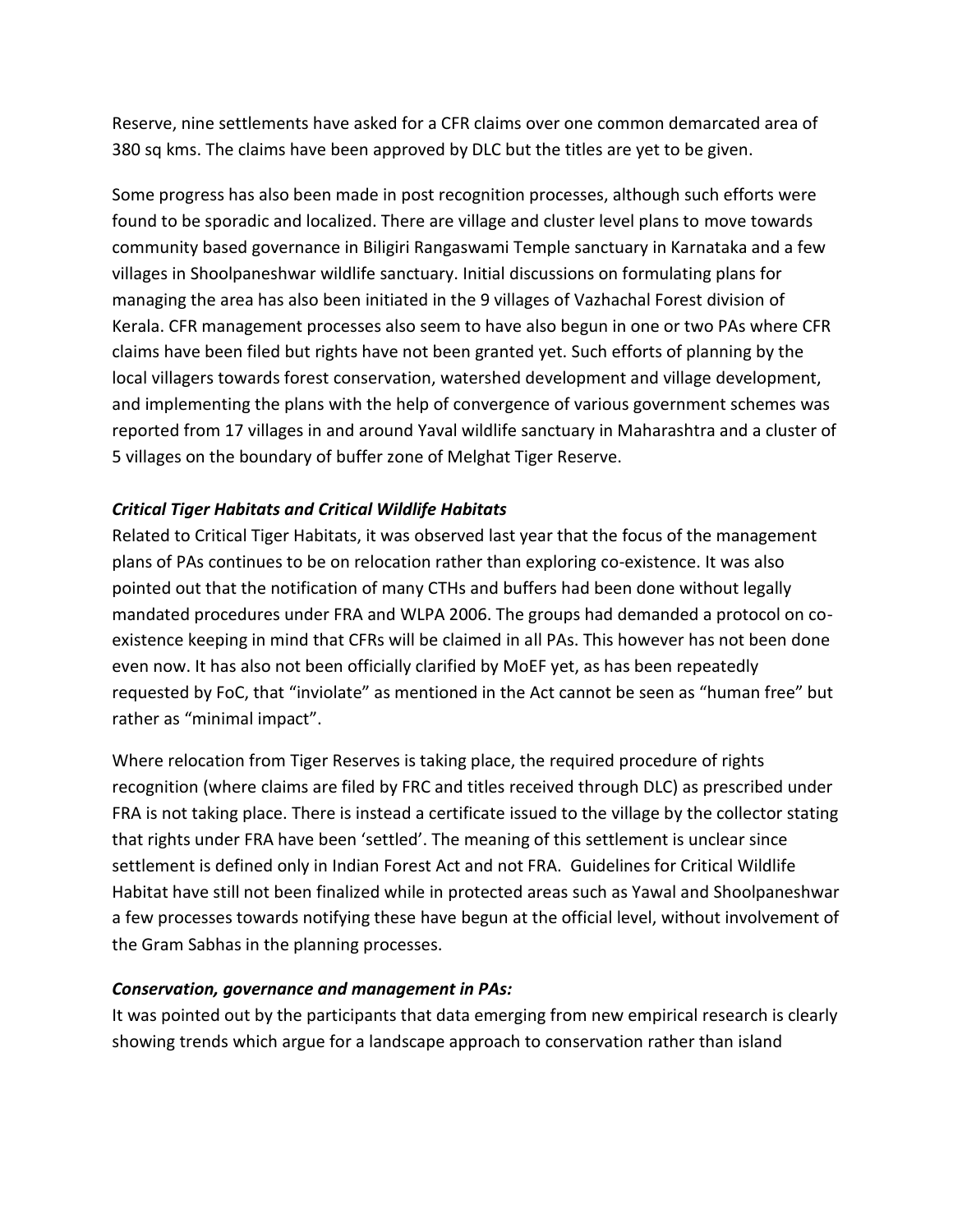approach as many areas of ecological value fall outside the PA network<sup>5</sup>. Landscape approach cannot be achieved by exclusionary policies of relocation but inclusive policies of recognition and establishment of rights and co-existence. This would require a completely different and democratic conservation governance regime.

A cluster of villages immediately adjoining the buffer of Melghat Tiger Reserve in Amravati District of Maharashtra claimed CFR rights facilitated by KHOJ in 2010 and received titles in 2012. Subsequently, these villages have used a Maharashtra Government Resolution regarding convergence of all line agency schemes to support forest conservation and livelihoods. As a result various livelihood options have been created by the local youth through plantations, harvest of forest produce, patrolling among others.

6 village inside and 9 villages in the immediate vicinity of Yawal wildlife sanctuary have also filed CFR claims along with individual claims to land. The villages have initiated a microplanning exercise facilitated by Lok Samanvay Pratishthan in collaboration with all the line agencies in the area. As per a recent meeting with the Principle Secretary Forest of Maharashtra, the management plan of the sanctuary will be drafted based on these village micro-plans.

## *Conflicts and complementarities at the interface of the laws*

The discussion brought out various areas of ambiguity at the interface of laws such as Wild Life Protection Act (including the amendment being currently discussed in Rajya Sabha), Forest Rights Act, Panchayat Extension to Scheduled Areas and Indian Forest Act, with specific reference to possibilities of community governance through FRA. This is especially true about sharing of power and responsibilities between the forest department and gram sabhas in conservation and management in areas of PAs where CFRs are recognized. The consultation brought out that there are several issues with regard to the Amendments to WLPA currently for consideration with the Rajya Sabha. There was no clarification regarding the relation of settlement of rights, with recognition of rights and the requirement of gram sabha consultation was only provided for scheduled areas.

It was realised that there was a great lack of clarity on whether or not the Right to Fair Compensation and Transparency in Land Acquisition, Rehabilitation and Resettlement Act 2013 requires the consent of holders of CFRs as landowners. There is also lack of clarity on how the consent requirements under FRA and the Act will play out, since under FRA Gram Sabha resolution is required for any diversion of land, but the land acquisition act only seeks the consent of individual land owners (except in Scheduled Areas, where Gram Sabha consent is required). In case of acquisition of CFR, only individual compensation based on share in CFR is

 $\overline{\phantom{a}}$ 

<sup>5</sup> The Hindu 2013, **'**Human intervention hindering tiger movement in country', November 18,

[http://www.thehindu.com/sci-tech/energy-and-environment/human-intervention-hindering-tiger-movement-in](http://www.thehindu.com/sci-tech/energy-and-environment/human-intervention-hindering-tiger-movement-in-country/article5361856.ece?homepage=true)[country/article5361856.ece?homepage=true.](http://www.thehindu.com/sci-tech/energy-and-environment/human-intervention-hindering-tiger-movement-in-country/article5361856.ece?homepage=true)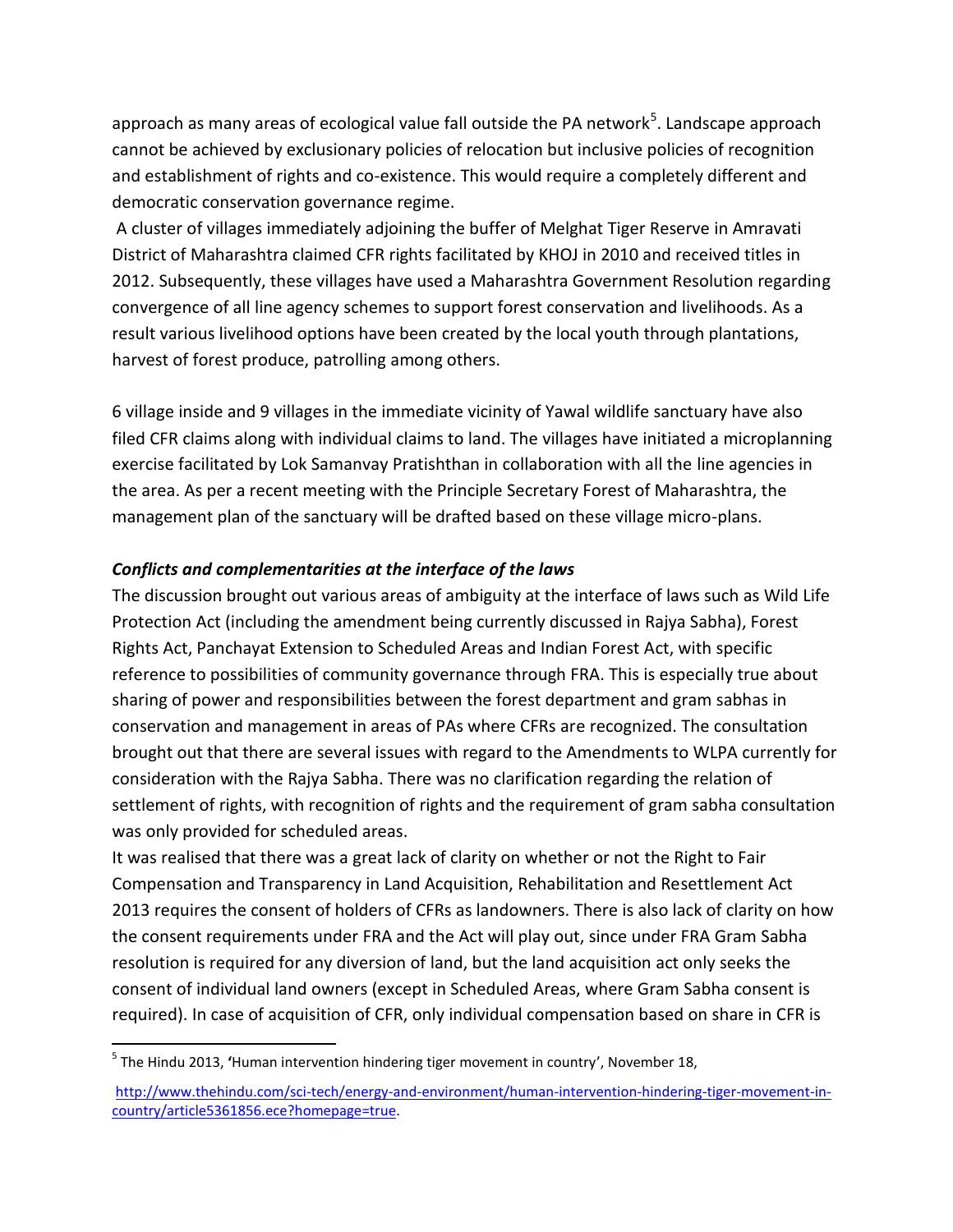provided for. It was felt that the current land acquisition act contradicts the principle of justice for forest dependent communities and government needs to be pressurized to bring it in line with the FRA.

# **Discussion with MoEF:**

For this session, Dr. S.K. Khanduri Inspector General (Wildlife) and Mr. Subhash Chandra, DIG (Forest Policy) were present.

Suggestions for supporting better implementation of FRA in PAs were made to the present officials. These included suggestions on: clarifications regarding 'inviolate' areas and applicability of FRA in PAs irrespective of the Supreme court order or prior settlement of rights. It was also requested that guidelines for co-existence should be developed by MoEF in consultation with MoTA and community representatives. The need for acknowledging FRA in formulation of management plans and working plans was also expressed. Points mentioned by the MoEF officials in response were:

1. FRA is the Law of the Land and no officer can deny its implementation. This is very clear and MoEF need not issue any further clarification on this.

2. Where CFRs have been recognised as per the law, NTFP governance should be handed over to the local communities.

3. CFRs or individual land claims, however, should not become an excuse for new encroachments

4. The actual land demarcation in areas where CFRs have been recognised must be taken up at the earliest.

## **Way forward**

PAs need to be seen as part of a larger landscapes; envisioning a need for reconciling conservation livelihoods across entire landscapes. Hence there is a need to adopt democratic and rights based conservation governance strategies. The group came up with the following suggestions:

## *For MoEF:*

Guidelines on co-existence: Guidelines need to be developed for conservation, management and co-existence in Core and Buffer of Tiger Reserves through a series of joint MoEF-MoTA consultations with local communities. A national consultation also needs to be organized to finalise CWH guidelines. Till such guidelines are finalized, ongoing processes in states (creating a lot of misunderstanding and apprehension on the ground) should be stayed.

Clarification on applicability of FRA: Clarification needs to be issued about the interface between settlement of rights under WLPA and rights recognition under FRA. It also needs to be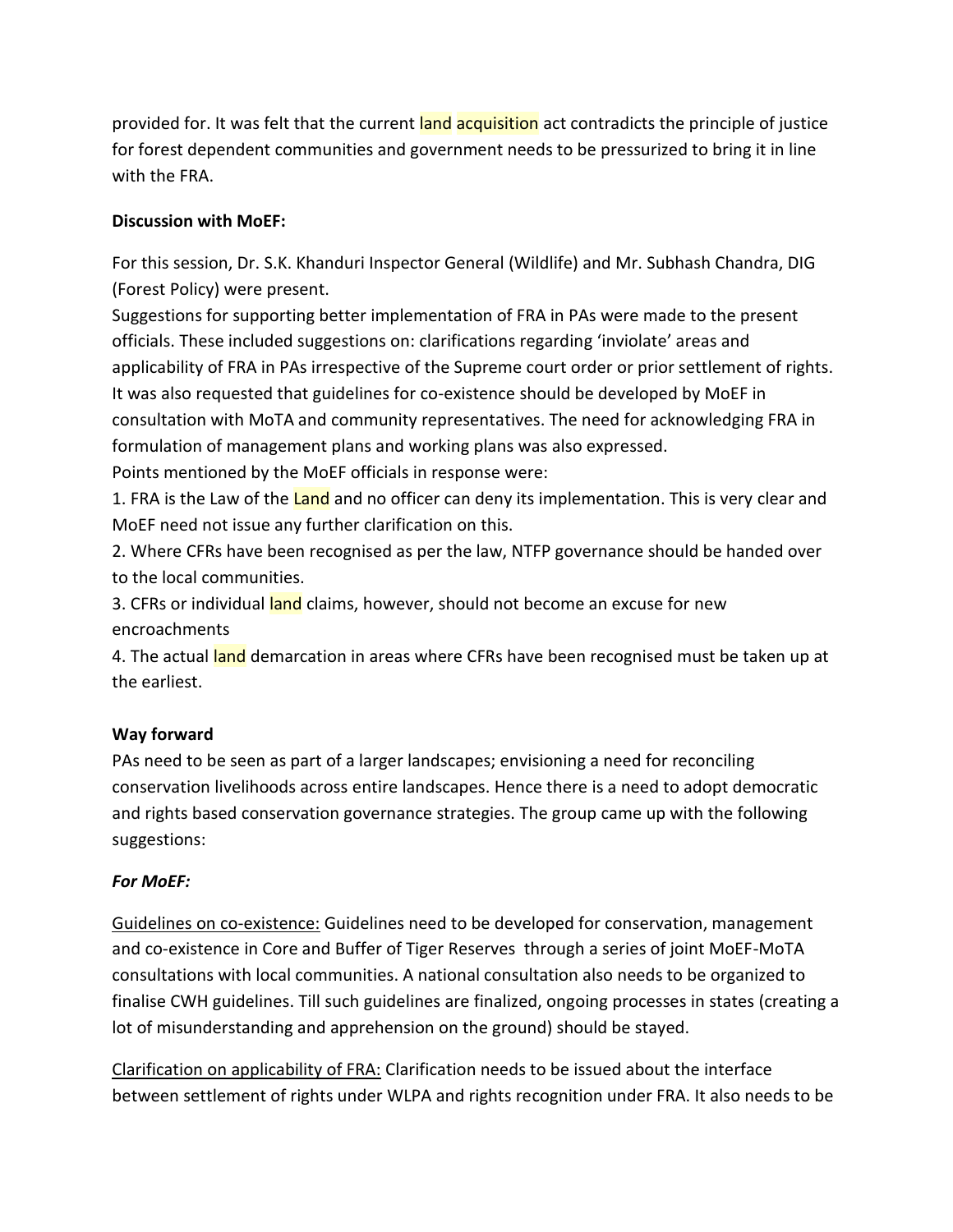clarified that previous settlement carried out in PAs should not be used to deny recognition of rights under FRA. Clarification needs to be issued on what is meant by "inviolate". Sensitivity of officials towards CFRs in PAs: Training of FD officials on FRA (including Amended Rules) at national level and state level, should become part of mandatory training programmes. Codes/guidelines regarding Working Plans, Management Plans, Tiger Reserve Plans to be revised to incorporate/respect FRA and Co-existence processes, through widespread consultations

## *For MoTA:*

- Status of implementation of CFRs in PAs should be regularly monitored and uploaded on the FRA website. MoTA should specifically ask for disaggregated information from each state on CFR implementation in each PA .
- Independent investigations and public hearings need to be organized on the issue of ongoing relocation in PAs by MoTA. Illegality of CTH and buffer zone declarations (where rights have been modified without prior recognition) needs to be reviewed and dealt with.
- MoTA should issue a clarification that the Supreme Court order of 2000 banning forest use in PAs is superseded by FRA.

# *For CSOs:*

- Data gathering on state of basic facilities in PAs, invalid rejections of CFR claims because of the area falling under CTH or a PA,
- Follow up with ministries for taking suggested actions for better recognition in PAs, Support to post recognition management and governance of CFRs by communities.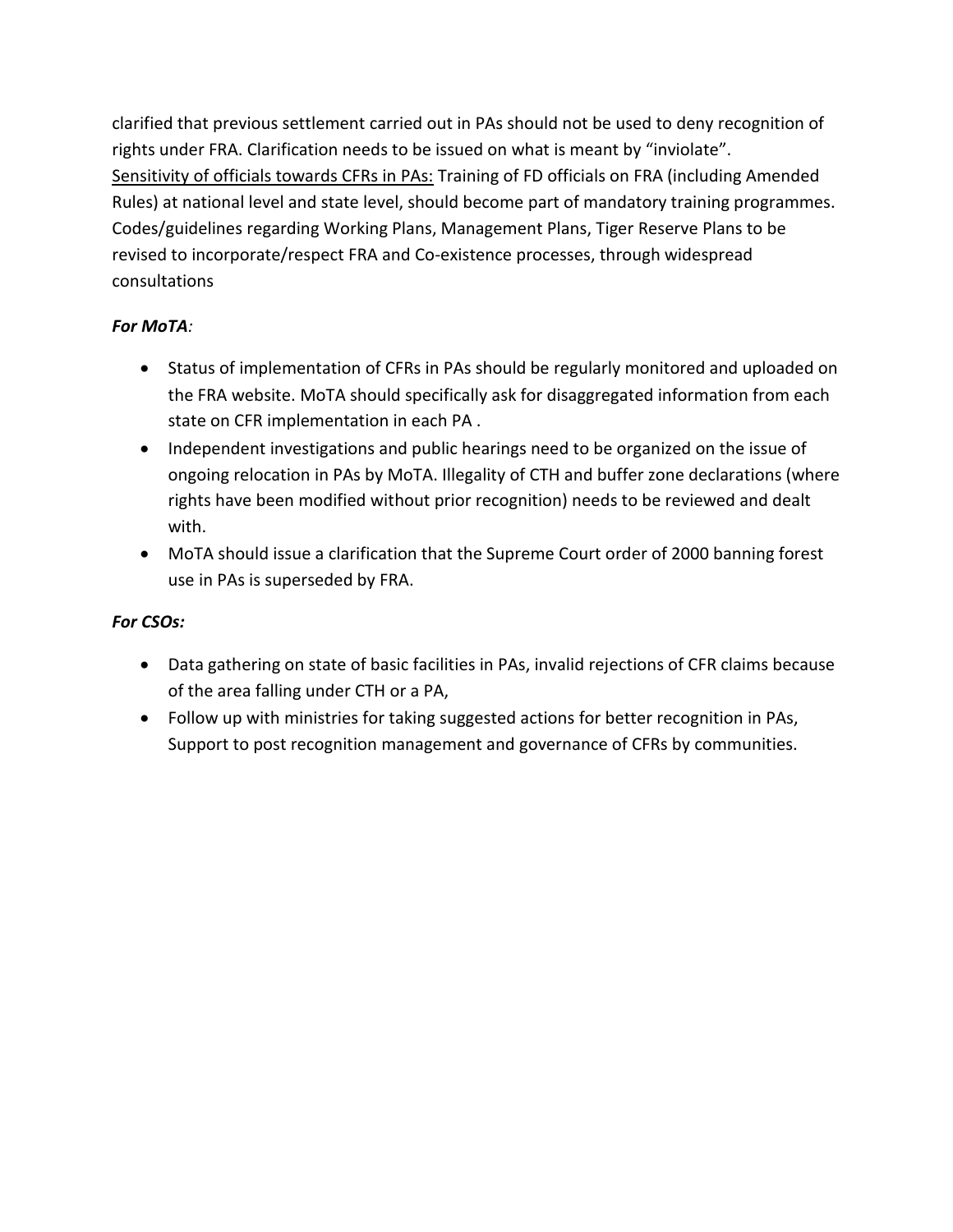# **Participants' List For National Consultation on FRA and PAs, New Delhi, 11-12 Nov 2013, Organised by Future of Conservation Network**

| Name                 | Inst/Org/Address       | e-mail                      | Phone       |
|----------------------|------------------------|-----------------------------|-------------|
| Akshay Jasrotia      | Himalya Niti           | Jarotia72@gmail.com         | 09418008357 |
|                      | Abhiyan, Himachal      |                             |             |
|                      | Pradesh                |                             |             |
| Archana              | Coordinator,           | archana@keystone-           | 9442629377  |
| Sriramakrishnan      | Keystone, kotagiri     | foundation.org              |             |
| Arpitha kodiveri     | <b>Natural Justice</b> | arpitha@naturaljustice.org. | 9611116899  |
|                      |                        | za                          |             |
| Ashish Kothari       | Kalpavriksh Pune       | chikikothari@gmail.com      | $020 -$     |
|                      |                        |                             | 25675450    |
| Birendra singh       | UYRDC, Naraian         | Birendranegi0074@gmail.c    | 9639982445  |
| Negi                 | gabor chamoli          | $om$                        |             |
| Dilip Gode           | Vidarbha nature        | Dilip gode@yahoo.co.in      | 09421707110 |
|                      | conservation soc.      |                             |             |
| Dr. S.K. Khandvi     | IgfwlIGF-wl, MOEF      | Igfwl-moef@nic.in           | 9871800409  |
| Inesh s Vasava       | Lok sang. Morcha       | Ineshvasara58@yahoo.com     | 09879809613 |
|                      | Gujarat                |                             |             |
| Jagdish kumar        | Lokhit pashu palak     |                             | 09950633246 |
|                      | sansthan sadri,        |                             |             |
|                      | Rajasthan              |                             |             |
| Juned Khan           | SPWD, 26-27,           | juned@spwd.org              | 09928910051 |
|                      | Mahavir colony         |                             |             |
|                      | bedla rd, Udaipur      |                             |             |
| <b>Kumar Sambhav</b> | Corespondent,          | ksambhav@cseindia.org       | 9811712058  |
|                      | Down to earth          |                             |             |
| MADEGOWDA.C          | SRA, ATREE,            | gomadec@atree.org           | 09449509855 |
|                      | Bangalore              |                             |             |
| Maya Ratnam          | Phd student, Johns     | Mratnam1@jhu.edu            |             |
|                      | Hopkins university     |                             |             |
| Narna B. Panda       | FES, Bhubneshwr        | Fes.relast@gmail.com        | 7377732256  |
| Neema Pathak         | Kalpavriksh, Pune      | Neema.pb@gmail.com          | 09850952359 |
| <b>Broome</b>        |                        |                             |             |
| Nitin Rai            | Fellow, ATREE,         | nitinrai@atree.org          | 9449957202  |
|                      | Bangalore              |                             |             |
| Pradeep Chavan       | Kalpavriksh, Pune      | prdprn@gmail.com            | 9881240472  |